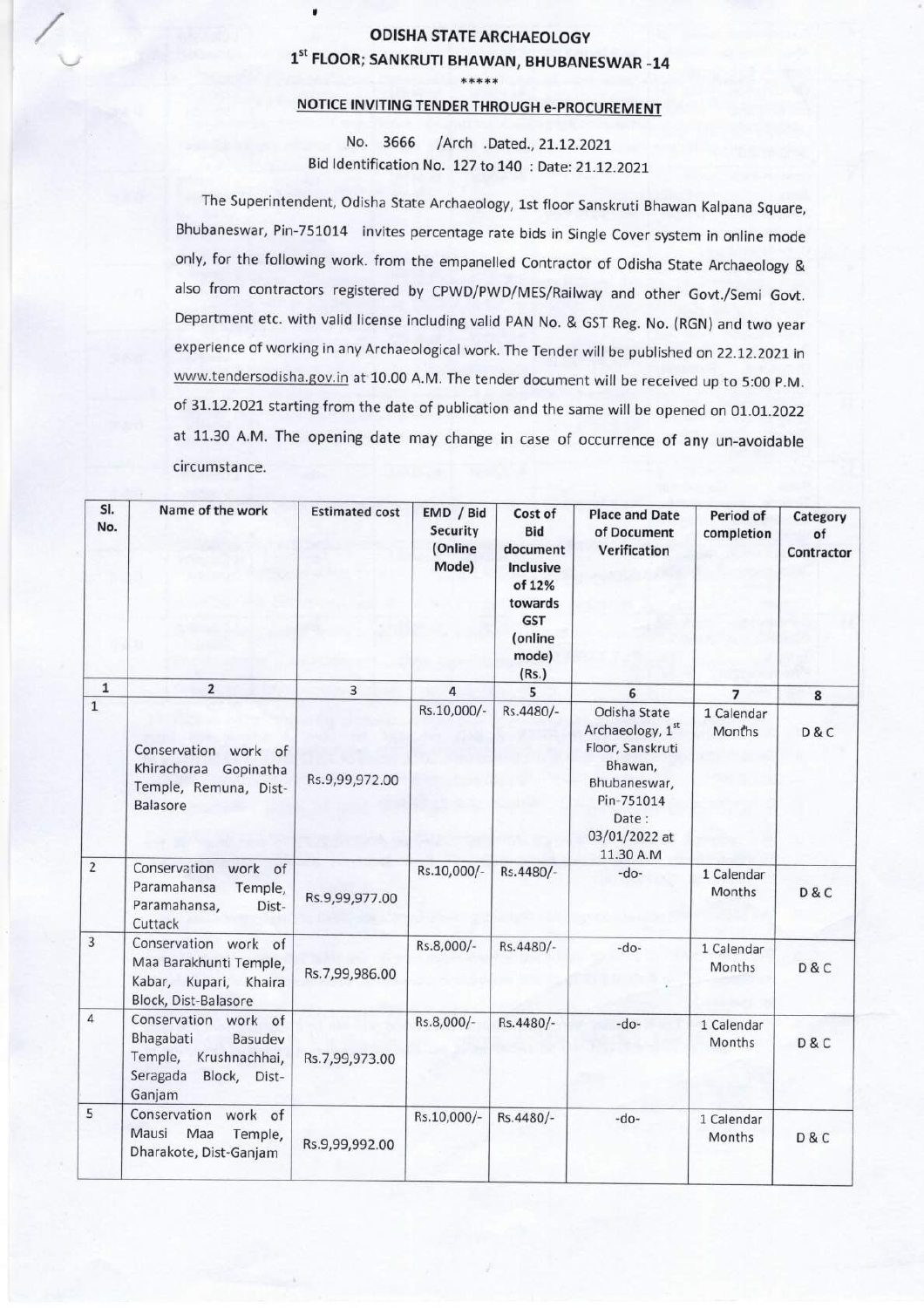| 6              | Conservation work of<br>Maa Karanjai Temple,<br>Sergarh, Dist-Ganjam                                                       | Rs.6,99,952.00 | Rs.7,000/-  | Rs.4480/- | $-do-$ | 1 Calendar<br>Months        | <b>D&amp;C</b> |
|----------------|----------------------------------------------------------------------------------------------------------------------------|----------------|-------------|-----------|--------|-----------------------------|----------------|
| $\overline{7}$ | Conservation work of<br>Laxmibaraha<br>Temple,<br>Deomala GP, Ali, Dist-<br>Kendrapara                                     | Rs.5,99,956.00 | Rs.6,000/-  | Rs.4480/- | $-do-$ | 1 Calendar<br>Months        | D & C          |
| $8\phantom{1}$ | work of<br>Conservation<br><b>Baba</b><br>Kakharua<br>Baidyanath<br>Temple,<br>Manitri, Badasahi Block,<br>Dist-Mayurbhanj | Rs.7,99,977.00 | Rs.8,000/-  | Rs.4480/- | $-do-$ | 1 Calendar<br><b>Months</b> | D & C          |
| $\overline{9}$ | Conservation work of<br>Nilamadhava<br>Temple,<br>Kantilo, Dist-Nayagarh                                                   | Rs.9,99,160.00 | Rs.9,992/-  | Rs.4480/- | $-do-$ | 1 Calendar<br>Months        | D&C            |
| 10             | Conservation work of<br>Durgadevi<br>Temple,<br>Durgadevi,<br>Remuna,<br>Dist-Balasore                                     | Rs.7,99,729.00 | Rs.7,997/-  | Rs.4480/- | $-do-$ | 1 Calendar<br>Months        | D&C            |
| 11             | Conservation work of<br>Bhagabati<br>Temple,<br>Barada, Khaira Block,<br>Dist-Balasore                                     | Rs.7,99,957.00 | Rs.8,000/-  | Rs.4480/- | $-do-$ | 1 Calendar<br>Months        | D & C          |
| 12             | Conservation work of<br>Baba<br>Gupteswar<br>Temple, Jhardevbonth,<br>Bandhapalla, Titilagarh<br>Block, Dist-Bolangir      | Rs.7,99,949.00 | Rs.7,999/-  | Rs.4480/- | $-do-$ | 1 Calendar<br>Months        | D&C            |
| 13             | Conservation<br>work of<br>Jagannath<br>Temple,<br>Dharakote,<br>Dist-<br>Ganjam                                           | Rs.9,99,988.00 | Rs.10,000/- | Rs.4480/- | $-do-$ | 1 Calendar<br>Months        | D & C          |
| 14             | Conservation work of<br>Swapneswar Mahadev<br>Temple,<br><b>Bira</b><br>Purusottampur,<br>Pipili,<br>Dist-Puri             | Rs.7,99,965.00 | Rs.8000/-   | Rs.4480/- | $-do-$ | 1 Calendar<br><b>Months</b> | D & C          |

- 1. Bid documents such as NIT/DTCN / BOQ etc. can be seen / downloaded from www.tendersodisha.gov.in during the period from 10.00 Hours of 22.12.2021 to 17.00 Hours of 31.12.2021.
- 2. Online bids shall be received till 17.00 Hours of dt.31.12.2021.
- 3. The technical bids will be opened at 11.30 Hours of dt.01.01.2022 in the Office of the Superintendent, Odisha State Archaeology, 1<sup>st</sup> floor Sanskruti Bhawan Kalpana Square, Bhubaneswar, Pin-751014.
- 4. The bidder must possess compatible Digital Signature Certificate (DSC) of Class II or Class III.
- 5. The contractors will have to quote the % Percentage rate on the total Estimated Value of work mentioned in the BoQ (Bill of Quantity) available in www.tendersodisha.gov.in and same should be uploaded.
- 6. Cess, Income Tax & Royalty, Security Deposit at prescribed rate will be deducted from the total bill amount at source & GST will be deposited as per applicability during period of Execution of work.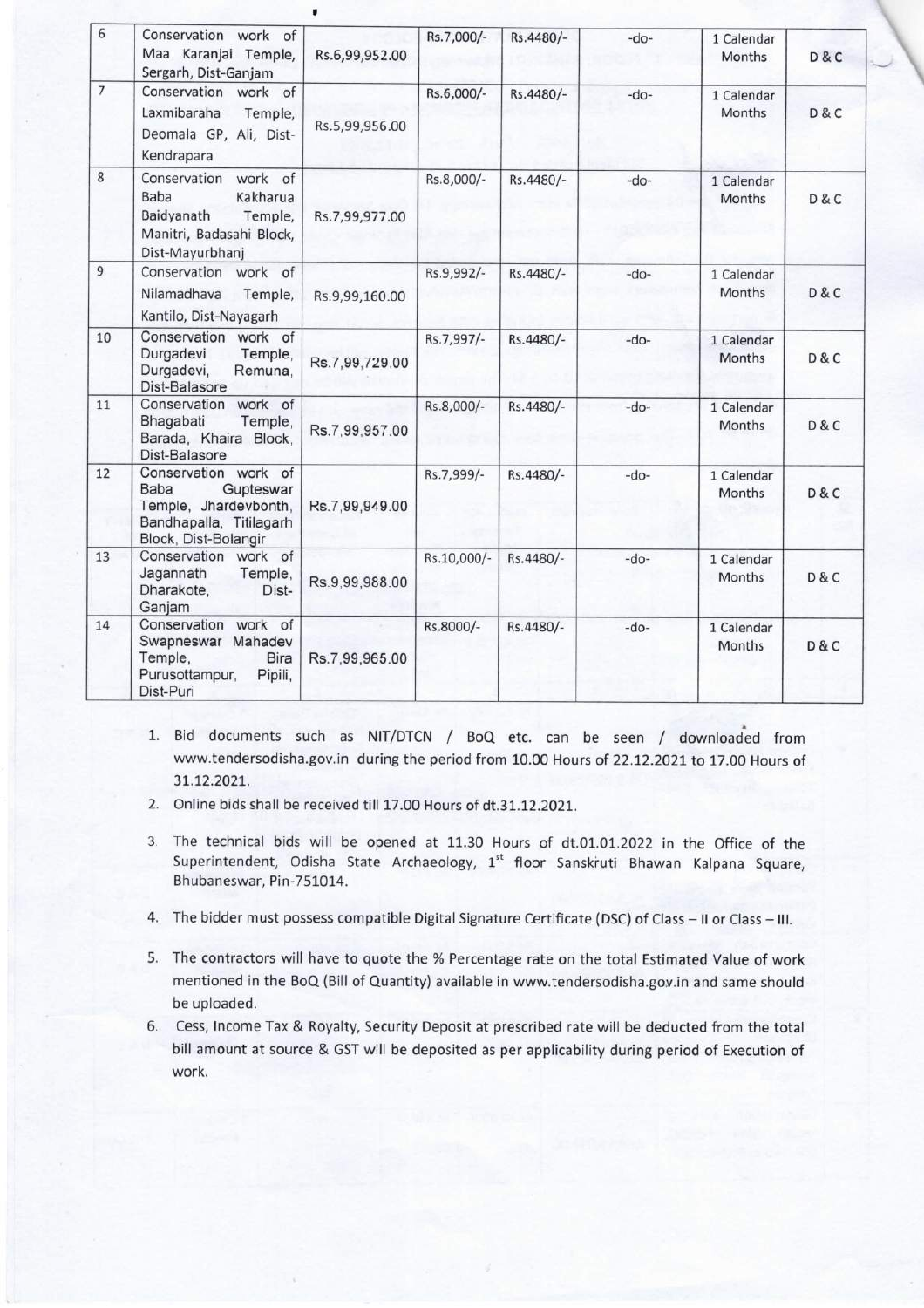7. Documents for Technical Qualifications

 $\blacksquare$ 

- a. Since it is a Archaeological Conservation work copy of work order of the Contractor having
- ... two years experience of working on any Archaeological sites is mandatory. (The individual experience, Personal experience of Contractor working in any Archaeological Conservation work in any official capacity will also be counted as their experience while determining experience).
- b. Contractor's Registration certificate,
- c. PAN'
- d. GST Registration No,
- e. Further all the Original document must be furnished in the Office of the Superintendent, Odisha State Archaeology, 1<sup>st</sup> floor Sanskruti Bhawan Kalpana Square, Bhubaneswar, Pin-751014 within 03/01/2022 at 11.30 A.M for verification, failing which the tender will be summarily be rejected.
- f. The Office is not responsible for non receipt of Original Documents in the above scheduled time & date due to postal delay or any other reason.
- 8. The contractors seeking exemption of EMD shall upload an affidavit regarding the No. of tenders they have participated with exemption of EMD during the current financial year 2021-22, in the space provided in www.tendersodisha.qov.in at the time of participation of Tender.
- 9. The EMD of all bidders will be returned in due course.
- 10. Additional performance security shall be deposited by the bidders at the time of Agreement if his / her bid amount is less than the scheduled amount, Otherwise the tender paper will not be accepted. The differential cost of the bid amount shall be deposited in shape of NSC / Postal time deposit / postal saving bank account/ deposit receipt of any scheduled bank duly pledged in favour of the Superintendent Odisha State Archaeology1st floor Sanskruti Bhawan Kalpana Square, Bhubaneswar, Pin-751014.
- 11. Further arbitrary quoting of excess amount over the estimated cost will not be considered.
- 12. The undersigned reserves the right to accept or reject any or all the tenders without assigning any reasons thereof. Any type of information regarding this tender may be obtained from e-Procurement portal of Govt. of Odisha from the date of publication i.e. 10.00 A. M. of 22.12.2021 up to 5.00 P.M. of 31.12.2021 i.e. last date of receipt of tender.

Superintendent Odisha State Archaeology Bhubaneswar

Memo No.  $3667$  /Arch., Dt.  $3\vert 12 \cdot 31 \rangle$ 

Copy to PS to Hon'ble Minister, Tourism, & Odia Language, Literature & Culture (Culture) for kind information.

Superintendent

Odisha State Archaeology Bhubaneswar